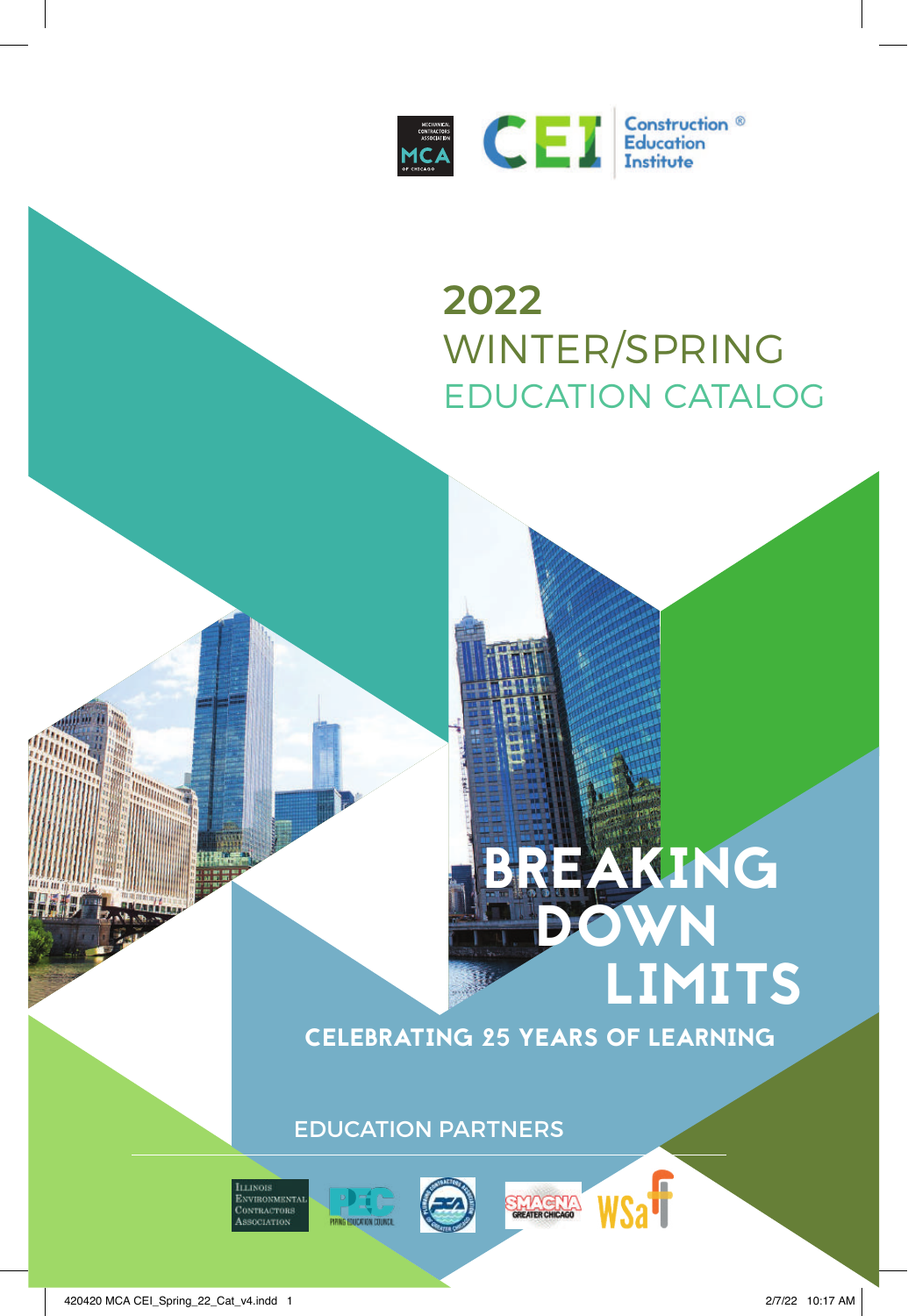Dear Members,

MCA of Chicago and our CEI construction education partners are pleased and excited to present the Spring 2022 Education Catalog for the Construction Education Institute® (CEI). CEI prides itself on offering outstanding programming for the betterment of the Chicagoland and Northeast Indiana construction industry. Throughout this school year, we will continue to enhance programming to benefit contractors and their employees, and we are thrilled to announce a return to in-person classes, although a few classes will stay virtual.

I would like to acknowledge and thank you construction education partners for their programming support

- Illinois Environmental Contractors Association (IECA)
- Piping Education Council (PEC)
- PCA of Greater Chicago (PCA)
- SMACNA Greater Chicago
- West Suburban Association (WSA)

We look forward to seeing you in the classroom, and virtually!

Sincerely,

LETTER FROM THE COMMITTEE CHAIR

LETTER FROM THE COMMITTEE CHAIR

Lisa Gorence CEI Committee Chair



# CERTIFICATION OF COMPLETION



Those who complete a seminar will receive a certificate of completion from the Construction Education Institute® (CEI)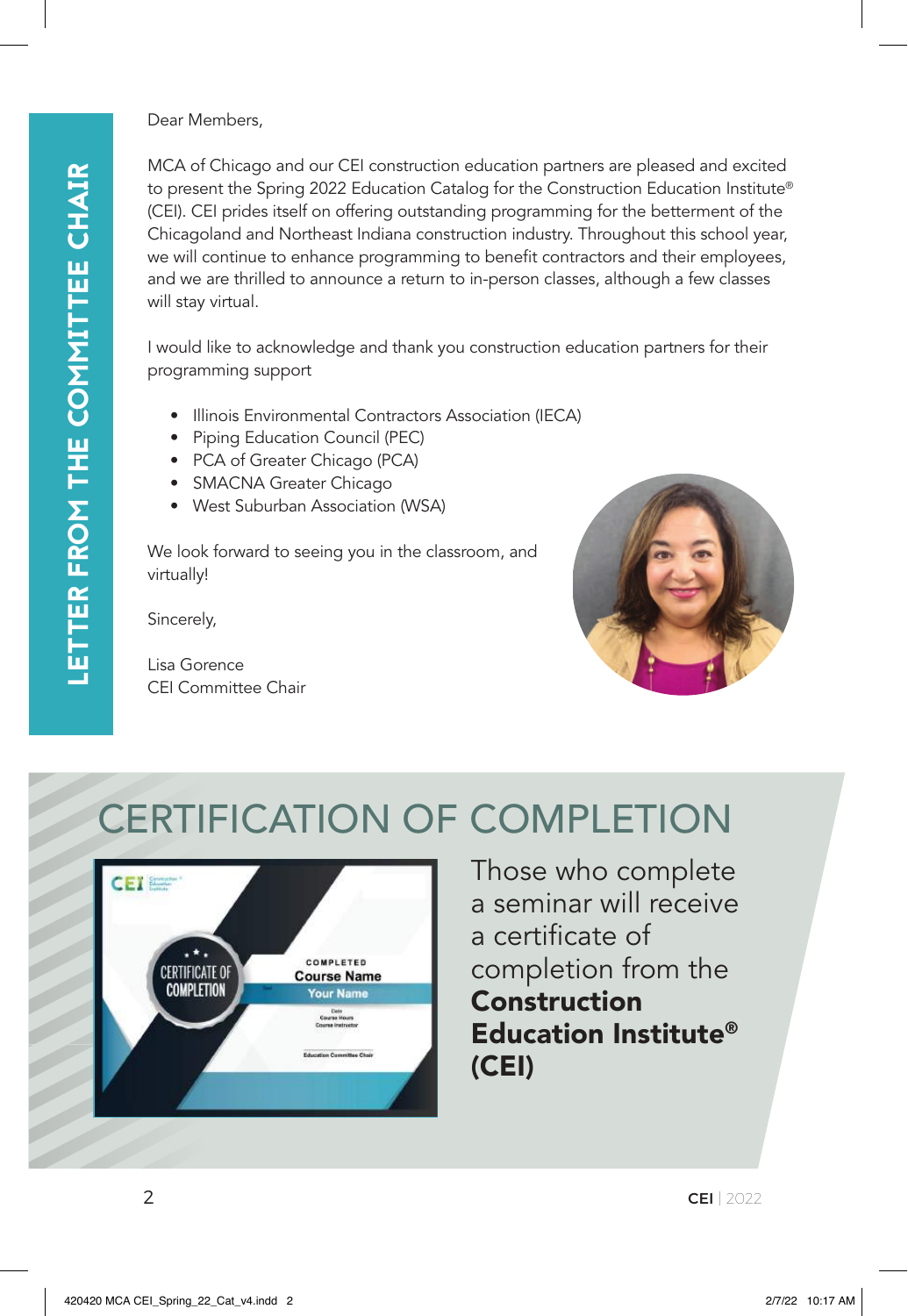| $\overline{\mathbf{3}}$                     | <b>ABOUT CEI</b>                                                                     | 13 <sup>1</sup> | <b>PROJECT MANAGEMENT</b>                |
|---------------------------------------------|--------------------------------------------------------------------------------------|-----------------|------------------------------------------|
| 4                                           | <b>SCHEDULE AT A GLANCE</b>                                                          |                 | FOR: PROJECT MANAGERS OF                 |
| 9                                           | <b>BUSINESS SKILLS</b>                                                               |                 | ANY LEVEL                                |
|                                             | FOR: ANYONE LOOKING TO IMPROVE<br>THEIR GENERAL BUSINESS AND COM-                    | 14              | <b>SAFETY</b>                            |
|                                             |                                                                                      |                 | <b>FOR: SAFETY PERSONNEL</b>             |
|                                             | MUNICATIONS SKILLS.                                                                  | 15              | <b>SALES &amp; SERVICE</b>               |
| 11                                          | <b>COMPUTER SKILLS</b><br>FOR: ANYONE LOOKING TO IMPROVE<br>THEIR TECHNOLOGY SKILLS. |                 | FOR: SALES PROFESSIONALS AND<br>MANAGERS |
|                                             |                                                                                      |                 |                                          |
|                                             |                                                                                      | $12 \,$         | <b>ESTIMATING &amp; FIELD</b>            |
| FOR : FOR ESTIMATING AND<br>FIELD PERSONNEL |                                                                                      |                 |                                          |
|                                             |                                                                                      |                 |                                          |
|                                             |                                                                                      |                 |                                          |

# ABOUT CEI



#### OUR GOAL & GUARANTEE

Our goal is to provide truly exceptional and quality programming, and we won't be satisfied until you are. If any program of the Construction Education Institute® does not fulfill your goal, we will gladly refund your money.

#### HISTORY OF CEI

The nationally-recognized Construction Education Institute® was founded in 1997 by MCA of Chicago and the Piping Education Council (PEC) to provide quality educational offerings for the industry. One major genesis for the founding of CEI came from a national study on union contractor productivity. It showed that 1.) union contractors were overly reliant on the training of their workers for the success of their businesses and 2.) that the management and office staff of non-union contractors were often better trained than the office staff of union contractors. CEI's university-quality programs span a wide range of topics from safety to people management to computer technology. The CEI faculty is made up of highly qualified educators well-versed in the mechanical contracting and service industry.



DRIVING DIRECTIONS 7065 Veterans Blvd., Burr Ridge, IL 60527

The Construction Education Institute® is conveniently located in Burr Ridge, IL, close to I-294 and off of I-55. Exit I-55 at North County Line Road (exit 276B) and turn left on Veterans Blvd. Continue left on Veterans Blvd. and follow the signs to Building 7065.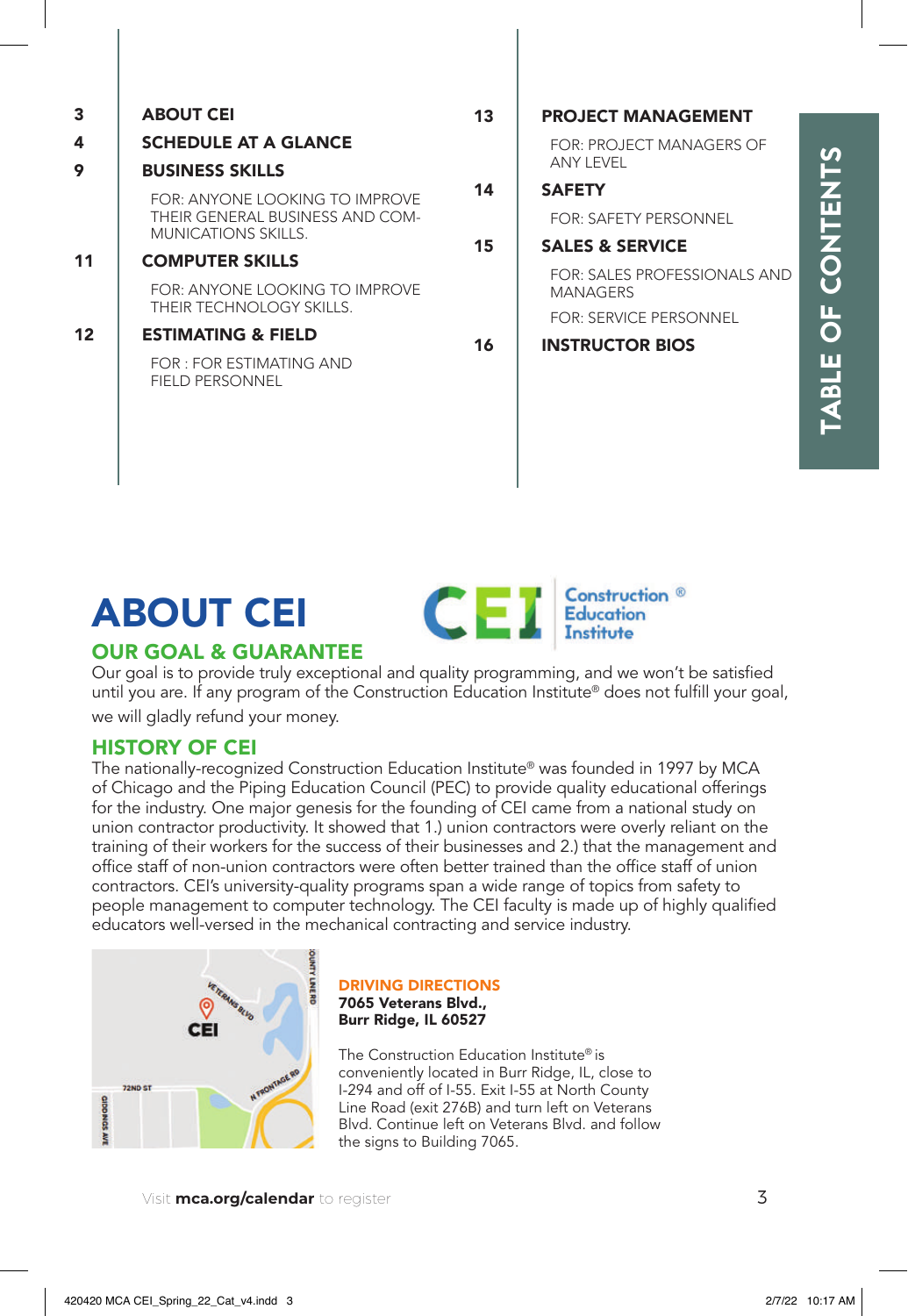# SCHEDULE AT A GLANCE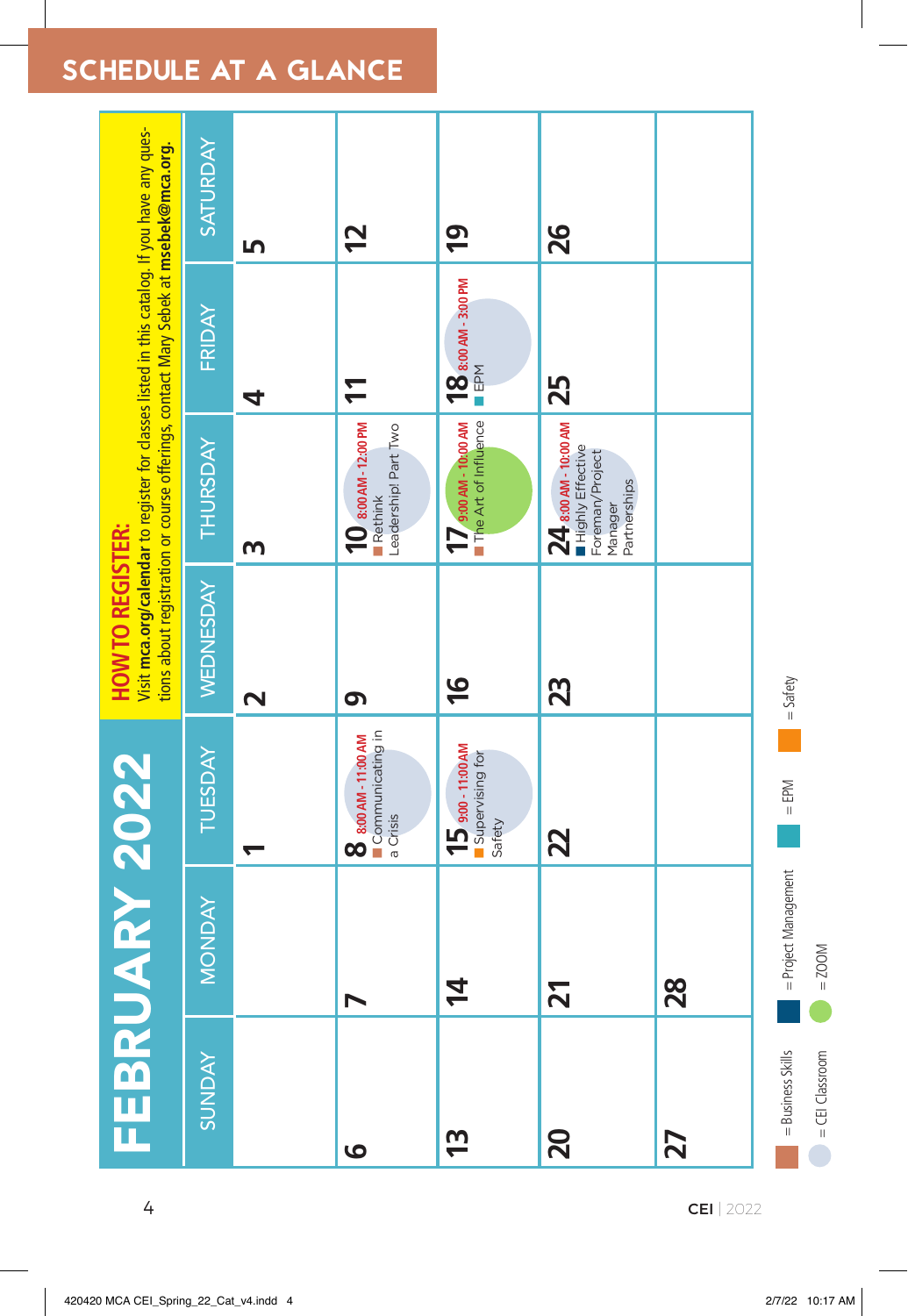| Visit <i>mca.org/calendar</i> to register | <b>MARCH</b><br><b>ZANDAY</b><br>20<br><u>რ</u><br>$\bullet$ | 2022<br><b>MONDAY</b><br>$\overline{\mathbf{z}}$<br>$\mathbf{z}$<br>$\blacktriangleright$ | 15 9:00 AM - 10:30 AM<br>Advanced Bluebeam<br>$22$ 8:00 AM - 3:00 PM<br>Advanced<br>Bluebeam Part One<br>9:00 AM - 10:30 AM<br><b>TUESDAY</b><br>Effective<br>Presenting<br>Part Two<br>$\infty$ | <b>HOW TO REGISTER:</b><br>WEDNESDAY<br>0 9:00 AM - 11:00 AM<br>Project Managers<br>Safety 101 for<br>$\frac{1}{2}$<br>23<br>$\overline{\mathbf{N}}$ | Visit mca.org/calendar to register for classes listed in this catalog. If you have any ques-<br>tions about registration or course offerings, contact Mary Sebek at msebek@mca.org.<br>10 8:00 AM - 12:00 PM<br><b>Blueprint Reading</b><br><b>THURSDAY</b><br>1:00 PM - 4:00 PM<br>Estimating<br>24<br>77<br>m | FRIDAY<br>$\frac{8}{5}$<br>25<br>$\mathbf{\Xi}$<br>4 | <b>SATURDAY</b><br>26<br>2<br><u>6</u><br>LO |
|-------------------------------------------|--------------------------------------------------------------|-------------------------------------------------------------------------------------------|--------------------------------------------------------------------------------------------------------------------------------------------------------------------------------------------------|------------------------------------------------------------------------------------------------------------------------------------------------------|-----------------------------------------------------------------------------------------------------------------------------------------------------------------------------------------------------------------------------------------------------------------------------------------------------------------|------------------------------------------------------|----------------------------------------------|
|                                           | 27                                                           | 28                                                                                        | 29                                                                                                                                                                                               | <u>န</u>                                                                                                                                             | <u>რ</u>                                                                                                                                                                                                                                                                                                        |                                                      |                                              |
| 5                                         | <b>Business Skills</b><br>$=$ CEI Classroom                  | = Computer Skills<br>$= 200M$                                                             | $=$ Estimating & Field                                                                                                                                                                           |                                                                                                                                                      |                                                                                                                                                                                                                                                                                                                 |                                                      |                                              |

 $\overline{\phantom{a}}$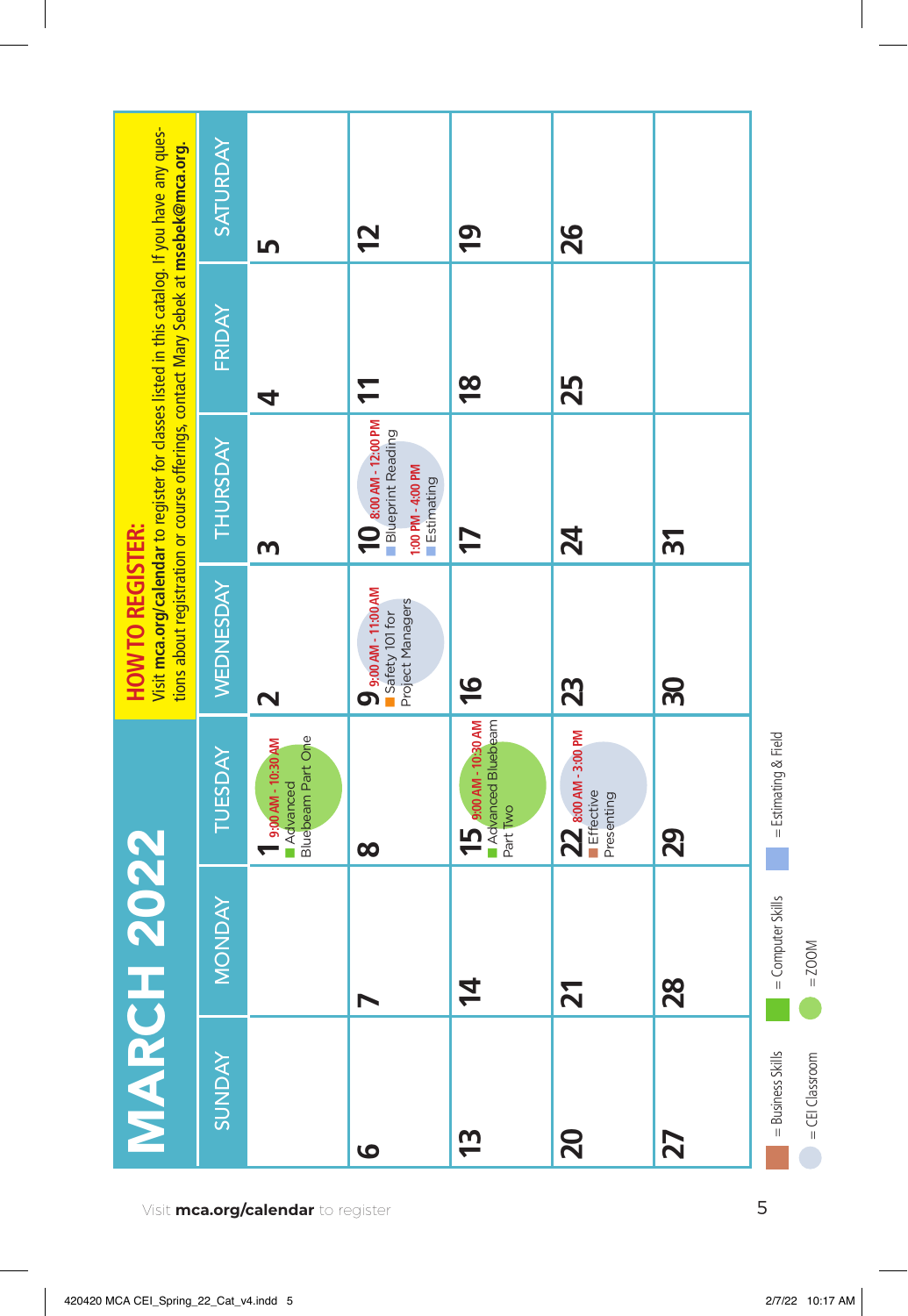### SCHEDULE AT A GLANCE

Visit **mca.org/calendar** to register for classes listed in this catalog. If you have any ques-**6 APRIL 2022** Mediatric methods of the consequence of the consequence of the consequence of the consequence of the consequence of the consequence of the consequence of the consequence of the consequence of the consequen tions about registration or course offerings, contact Mary Sebek at **msebek@mca.org. 14 15 16 24 25 26 37 28 29 30 20 21 22 23 2981HOW TO REGISTER: 7** $\begin{array}{|c|} \hline \textbf{3}_{\text{S00AM-11:00AM}} \\ \textbf{S} & \text{Subervising for} \\ \hline \end{array}$ **10 11 12 13 9:00 AM - 11:00 AM**  $\frac{6}{1000M}$  - 12:00 PM<br> $\frac{1}{1000M}$  - 12:00 PM **6 8:00 AM - 12:00 PM** Supervising for Change Order  $=$  Sales & Service = Sales & Service Bootcamp Effective Field/Office **5** 8:00 AM - 12:00 PM<br>Basic Project<br>Management When Two Worlds When Two Worlds **17 18 19 8:00 AM - 3:00 PM 5 8:00 AM - 12:00 PM** = Project Management Communication = Project Management **Basic Project** Collide: Highly Management  $=$  Estimating & Field = Safety = Estimating & Field **4** $=$  Safety **m** 

= CEI Classroom

 $=$  CEI Classroom

 $\hat{\mathcal{L}}$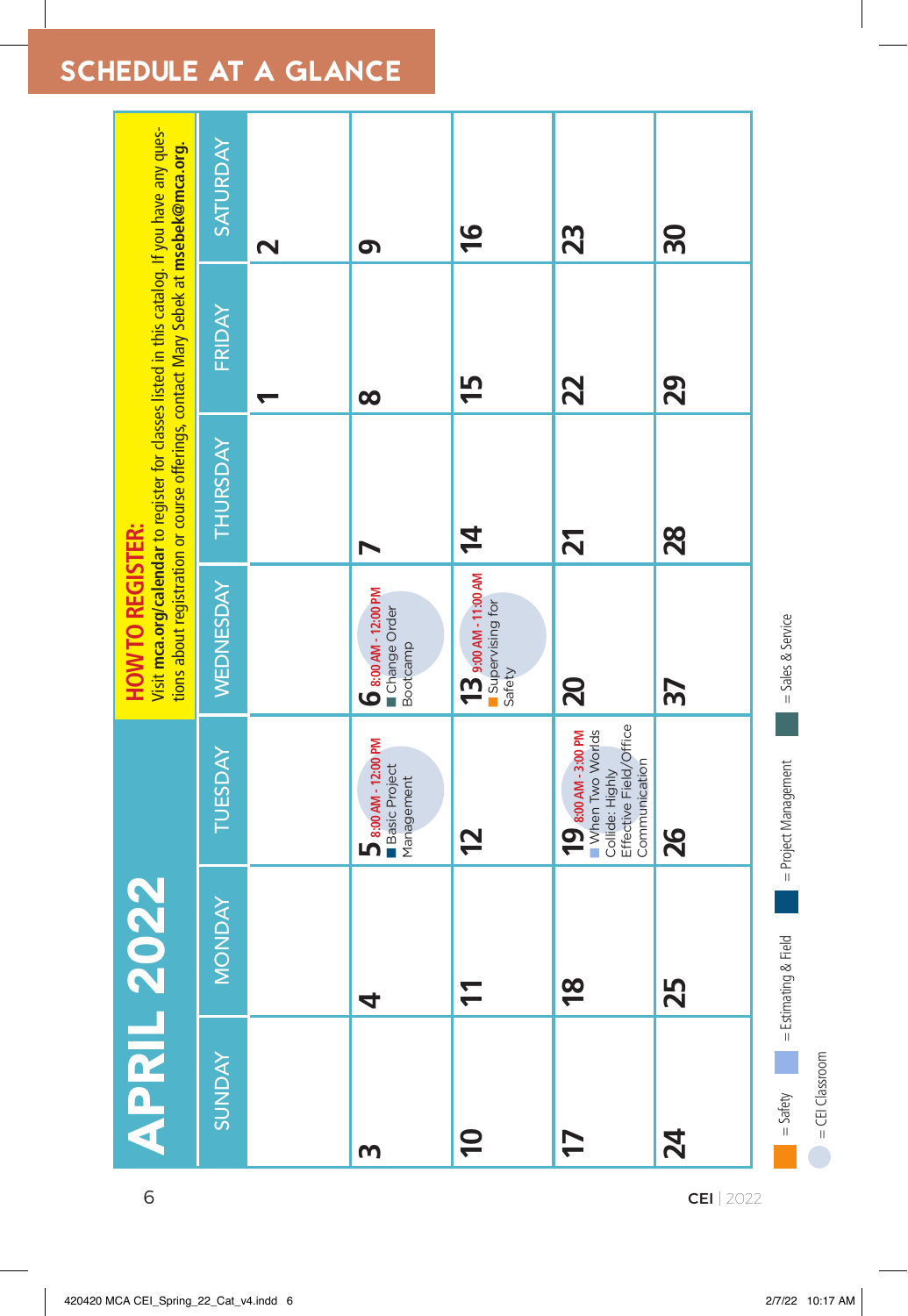|                                           | <b>MAY 2022</b>                             |                      |                                                                                                                      | <b>HOW TO REGISTER:</b>                                                                                     |                                                                                                       | Visit mca.org/calendar to register for classes listed in this catalog. If you have any ques-<br>tions about registration or course offerings, contact Mary Sebek at msebek@mca.org. |           |
|-------------------------------------------|---------------------------------------------|----------------------|----------------------------------------------------------------------------------------------------------------------|-------------------------------------------------------------------------------------------------------------|-------------------------------------------------------------------------------------------------------|-------------------------------------------------------------------------------------------------------------------------------------------------------------------------------------|-----------|
|                                           | <b>ZAQNDS</b>                               | <b>ANDAY</b><br>ž    | <b>TUESDAY</b>                                                                                                       | WEDNESDAY                                                                                                   | THURSDAY                                                                                              | FRIDAY                                                                                                                                                                              | SATURDAY  |
| Visit <i>mca.org/calendar</i> to register | $\overline{\phantom{0}}$                    | $\sim$               | 38:00 AM - 12:00 PM<br>Effective Teams                                                                               | 4                                                                                                           | Consultative Selling<br>$5$ 8:00 AM - 3:00 PM<br>Skills                                               | $\bullet$                                                                                                                                                                           | ↖         |
|                                           | $\infty$                                    | 9                    | $\overline{\mathbf{C}}$                                                                                              | Project Scheduling<br>8:00 AM - 3:00 PM<br>for the Mechanical<br>Contractor                                 | 12                                                                                                    | <u>ლ</u>                                                                                                                                                                            | 4         |
|                                           | <u>Гр</u>                                   | $\overline{9}$       | Dispatchers Profes-<br>8:00 AM - 3:00 PM<br>sional Development<br>(Two-Part Program)<br><b>Training Program</b><br>÷ | Dispatchers Profes-<br>18 8:00 AM - 3:00 PM<br>(Two-Part Program)<br>sional Development<br>Training Program | Effective Field/Office<br>When Two Worlds<br>19 8:00 AM - 3:00 PM<br>Communication<br>Collide: Highly | 20                                                                                                                                                                                  | <b>Z1</b> |
|                                           | $\mathbf{z}$                                | 23                   | 24                                                                                                                   | 25                                                                                                          | 26                                                                                                    | 27                                                                                                                                                                                  | 28        |
|                                           | 29                                          | 50                   | <u>რ</u>                                                                                                             |                                                                                                             |                                                                                                       |                                                                                                                                                                                     |           |
| 7                                         | <b>Business Skills</b><br>$=$ CEI Classroom | = Project Management | = Estimating & Field                                                                                                 | $=$ Sales & Service                                                                                         | $=$ EPM                                                                                               |                                                                                                                                                                                     |           |

 $\overline{\phantom{a}}$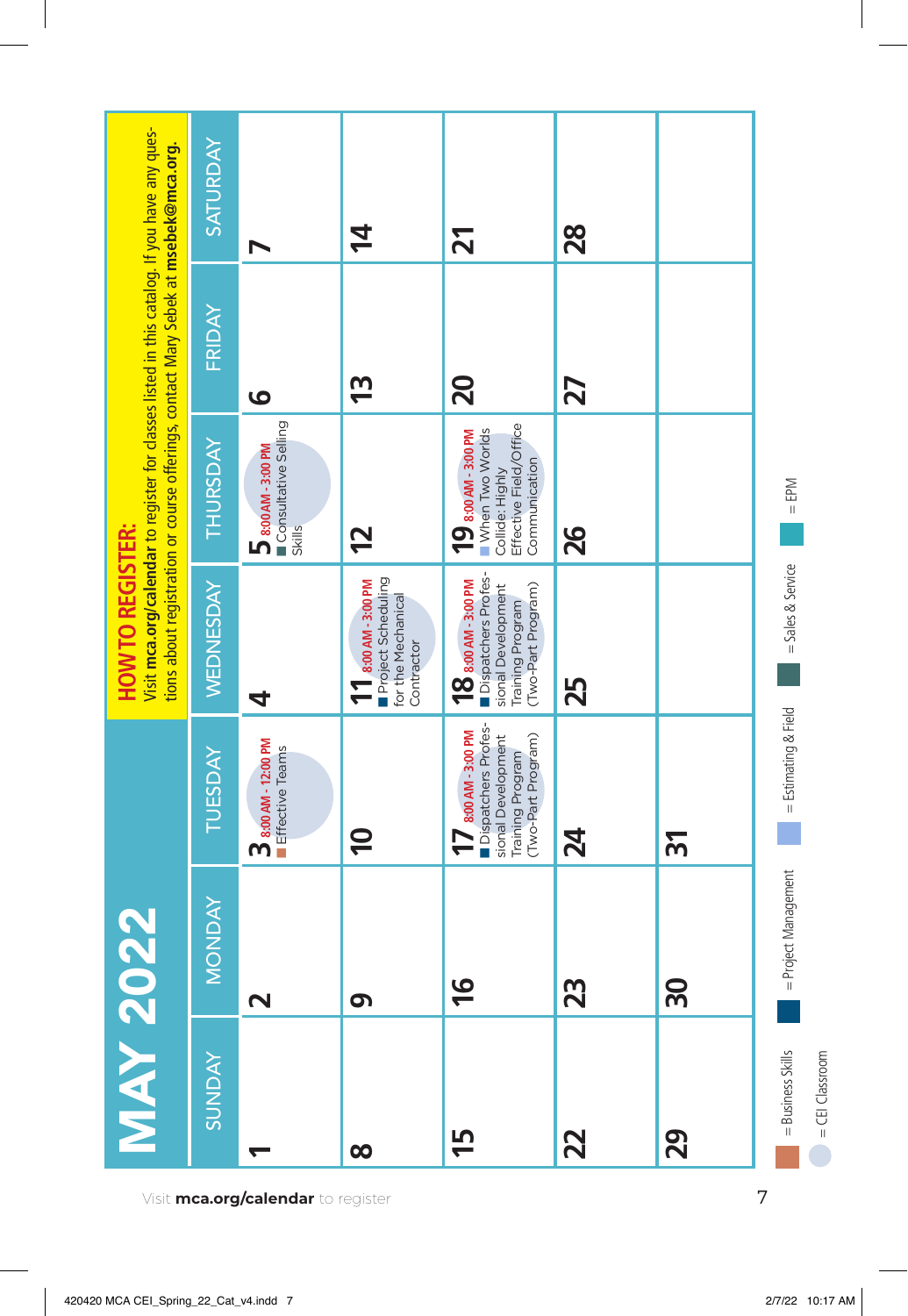### The Construction Education Institute® Presents BEYOND THE CLASSROOM

CE Construction

Schedule custom assistance with tech trainer GINNIE FLORADAY today!

#### gfloraday@comcast.net

Whether you need personalized tutorials on Bluebeam or a company-wide seminar on using Excel efficiently, let Ginnie apply her expertise to help you meet your business challenges and simplify your successes.

Schedule an appointment now to have Ginnie visit your office or teach via your own live remote webinar.

### DID YOU KNOW?

An MCA of Chicago membership provides your company with three free hours of personalized computer software training each year with expert Ginnie Floraday. That's in addition to allowing you, and all of your colleagues, access to her pre-existing in-person and remote classes offered through CEI!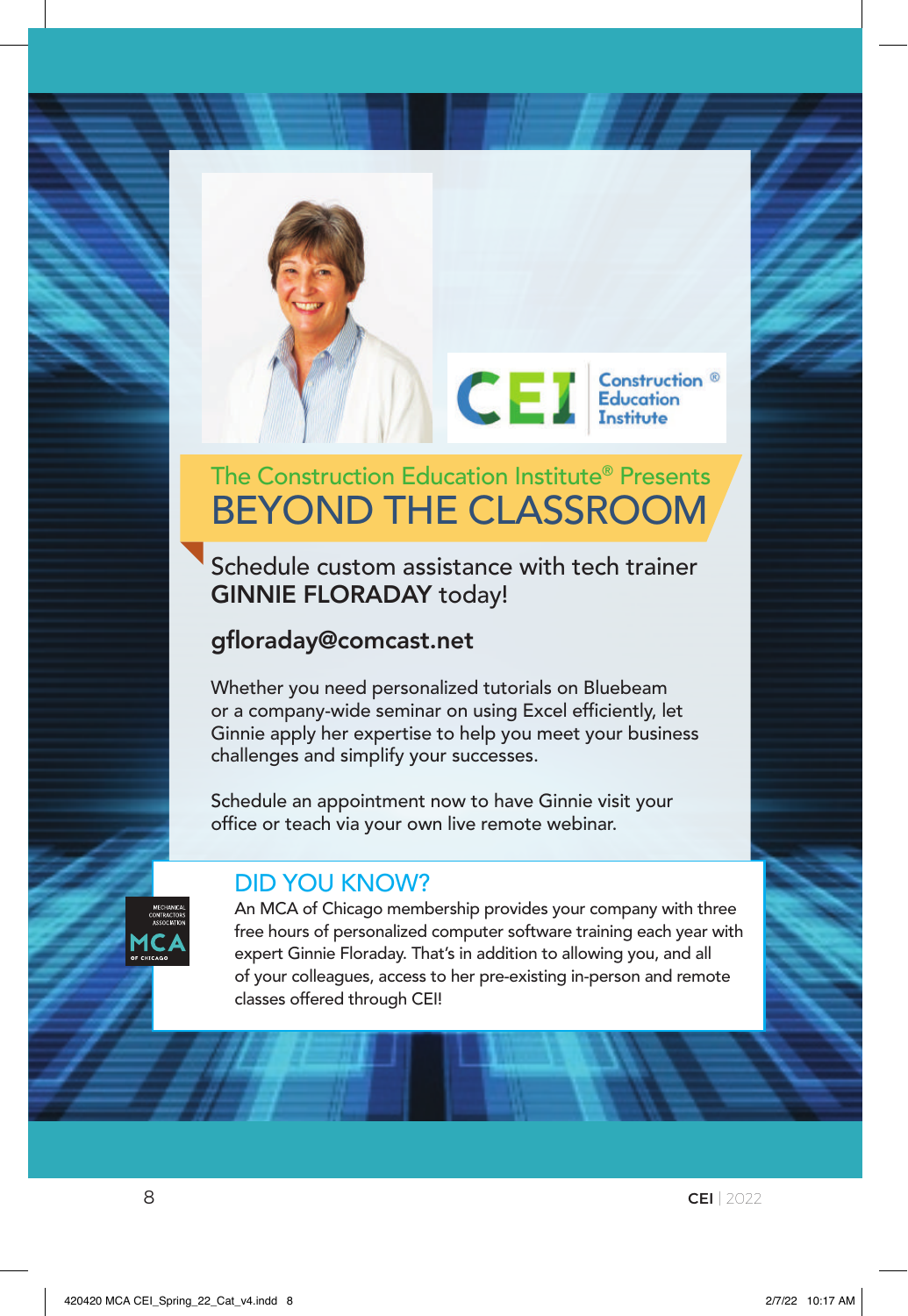## BUSINESS SKILLS

#### COMMUNICATING IN A CRISIS

FEBRUARY 8 | 8:00 AM - 11:00 AM Instructor: Anthony Huey CEI CLASSROOM

Don't let 30 years of hard work get destroyed in 30 seconds. Somewhere within every organization, a crisis is waiting to happen. Maybe tomorrow, maybe next year, or even in five years; you can't be sure what the crisis will be or when it will strike. But you can be sure that a crisis will put your organization's hard-earned image and reputation up for grabs. This timely session teaches attendees actionable keys to swaying internal and external perceptions during a negative event. Attendees will learn how to respond to questions briefly and directly and learn how to control the flow of information in a crisis.

#### RETHINK LEADERSHIP! PART TWO

FEBRUARY 10 | 8:00 AM - 12:00 PM Instructor: Steve Thomas CEI CLASSROOM

Leadership is influence and how we steward that influence to accomplish positive things in, with, and through people. Our leadership can get stuck from time to time and, often, we don't even notice as it's happening. It's imperative that we continually take time to reflect on and rethink leadership. In this session, we will focus on the desire of every leader to build a team within their organization. This interactive session will also explore the deeper qualities of leadership, why great leaders are great leaders, and how to build effective teams. We will discuss your beliefs about leadership and how they may be affecting the overall culture of the organization. You will leave with a better understanding of who you are and who you want to be as a leader.

### THE ART OF INFLUENCE

FEBRUARY 17 | 9:00 AM - 10:00 AM Instructor: Leigh Thompson VIA ZOOM

Any time you can't get what you want without the cooperation of others, you are "influencing". The goal of influencing is not to coerce or manipulate others to do something they don't want to do. Instead, the goal is to: (1) remove the barriers of cognitive, motivational, and behavioral resistance; and (2) engage others as informed and motivated collaborators. The format will not be a lecture; rather the format will be highly interactive. Participants will have an opportunity to audit their own persuasion and influence styles, and learn new skills.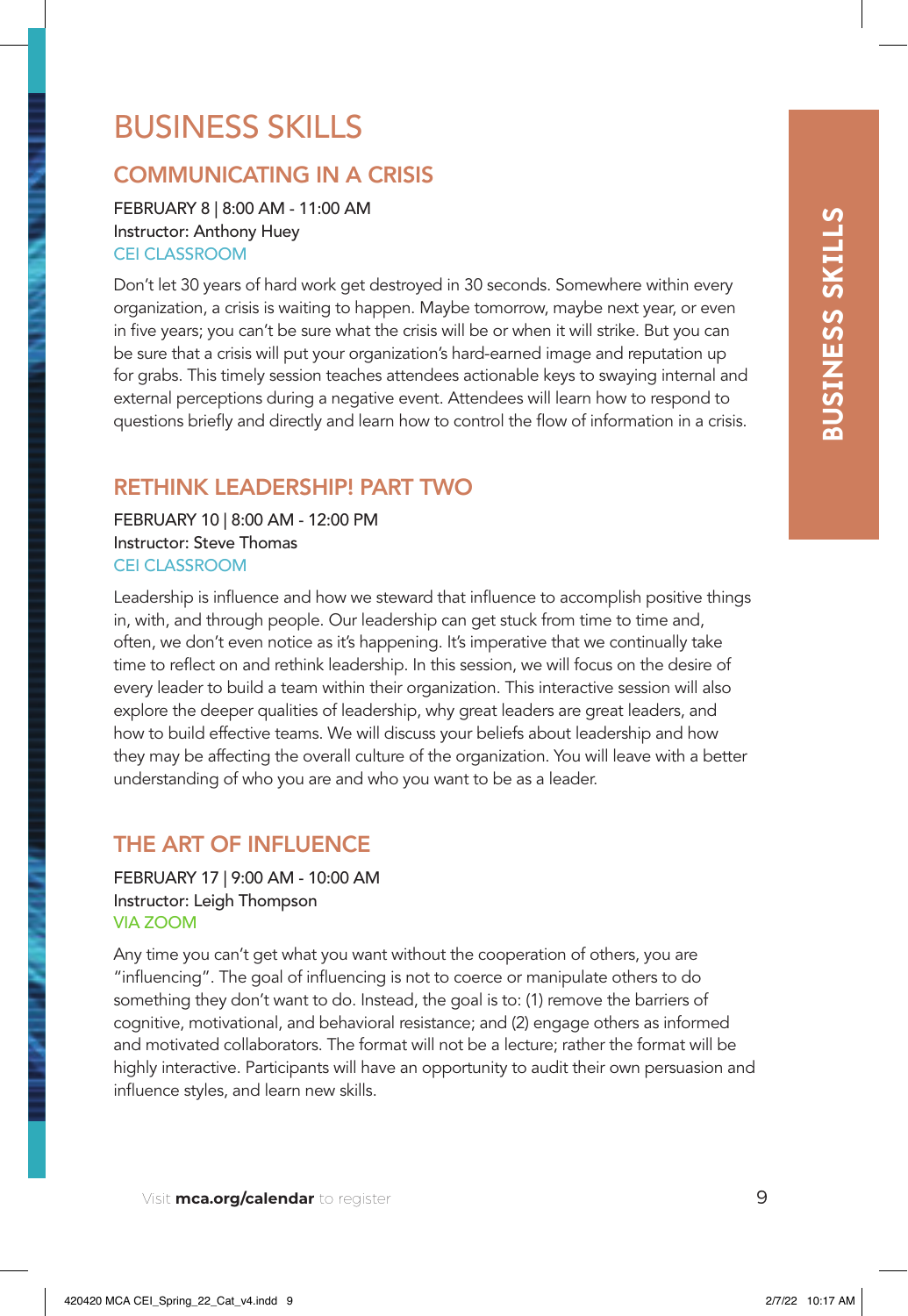# BUSINESS SKILLS

#### EFFECTIVE PRESENTING

MARCH 22 | 8:00 AM - 3:00 PM Instructor: Dave Ashcraft CEI CLASSROOM

This is the perfect class for you or team members that are looking to improve communication outcomes and influence a variety of audiences. You will take away specific techniques and tactics to improve your communication and presentation skills. This class will benefit those with 1 or 20-plus years of experience. The objective of this one-day training is to increase the presentation skills of you and your team when educating, informing, and influencing any audience.

#### EFFECTIVE TEAMS

MAY 3 | 8:00 AM - 12:00 PM Instructor: Troy Aichele CEI CLASSROOM

This workshop is a must for Project Managers and Assistant Project Managers who want to understand the power of an effective team and the basic principles behind creating such a team using the DiSC personality profile model. Participants will learn how teams transform and how using different communication styles and expertise can enhance team performance. Individual roles and responsibilities for every team member will be addressed in this interactive session.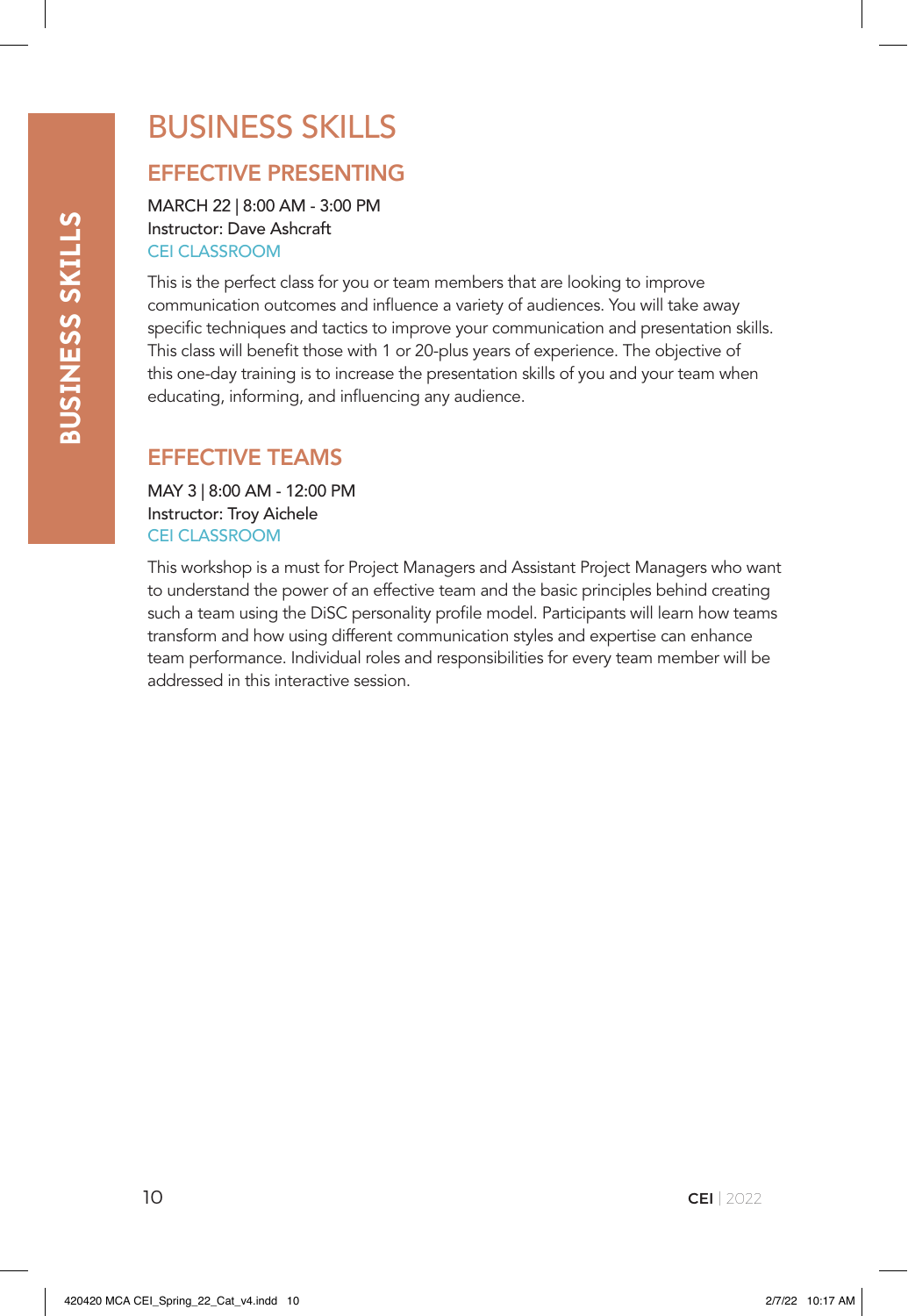### COMPUTER SKILLS

#### ADVANCED BLUEBEAM PART ONE

#### MARCH 1 | 9:00 AM - 10:30 AM

Instructor: Ginnie Floraday

#### VIA ZOOM

If you want to take markups and measurements to a new level, join this seminar. We will use an estimating example to teach the following tools:

- · Finding objects that need to be priced out
- · Creating a column in the markup list to establish the price of items found
- · Creating a calculated column that will multiply the price \* the measurement of the item

To save time for future, similar measurements, we will save a markup in the toolchest.

### ADVANCED BLUEBEAM PART TWO

MARCH 15 | 9:00 AM - 10:30 AM Instructor: Ginnie Floraday VIA ZOOM

If you want to take markups and measurements to a new level, join this seminar. We will use an estimating example to teach the following tools:

- · Finding objects that need to be priced out
- Creating a column in the markup list to establish the price of items found
- $\cdot$  Creating a calculated column that will multiply the price  $*$ the measurement of the item

To save time for future, similar measurements, we will save a markup in the tool chest.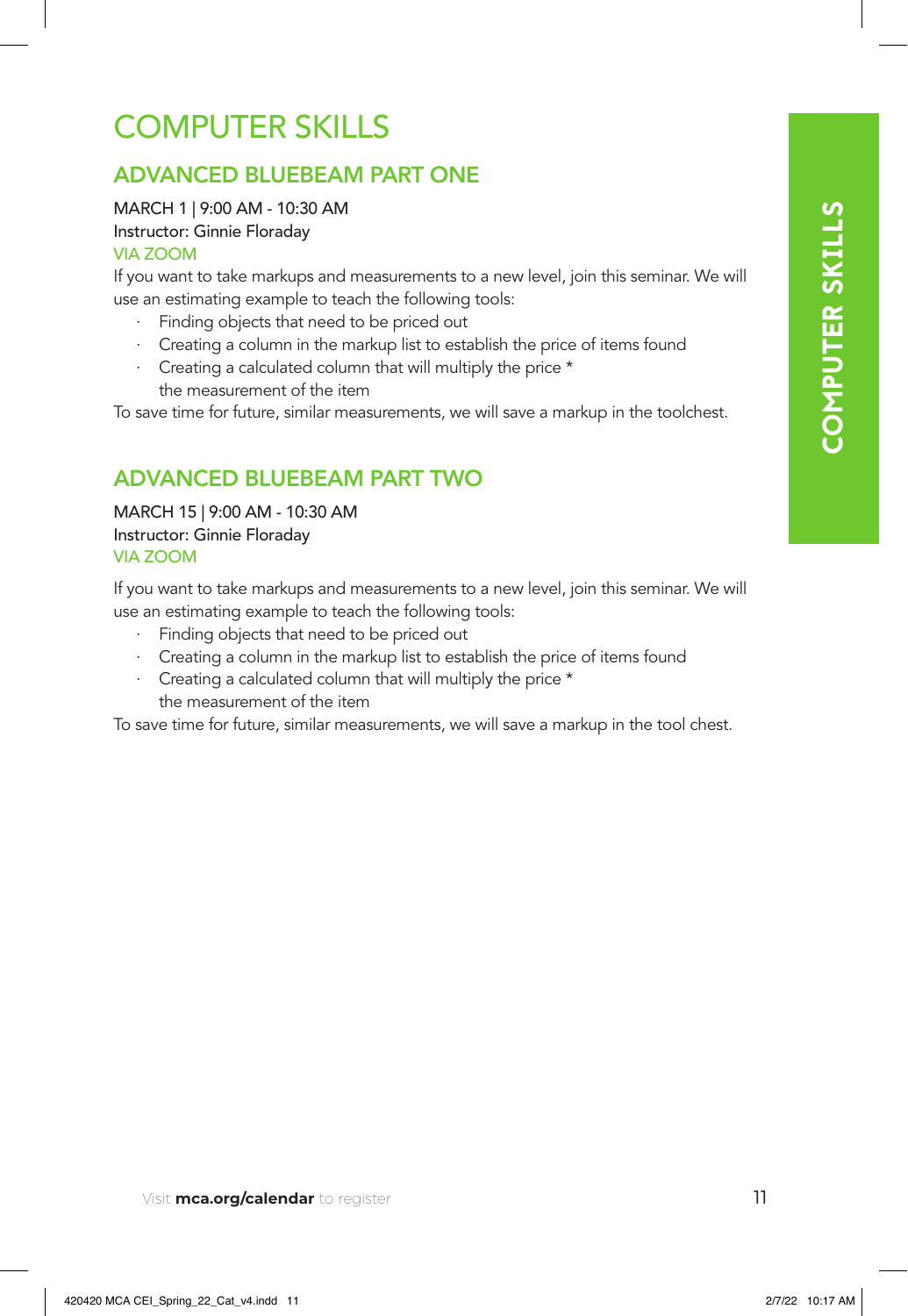# ESTIMATING & FIELD

#### BLUEPRINT READING

MARCH 10 | 8:00 AM - 12:00 PM Instructor: Troy Aichele CEI CLASSROOM

Blueprint Reading covers the basics of how to read drawings and will include scavenger hunt activities for groups to find varying items in contract documents.

#### ESTIMATING

MARCH 10 | 1:00 PM - 4:00 PM Instructor: Troy Aichele CEI CLASSROOM

This class teaches estimating basics, which include performing a piping take-off and calculating a bid, effective bid strategies, and how to calculate key risk indicators.

#### WHEN TWO WORLDS COLLIDE: HIGHLY EFFECTIVE FIELD/ OFFICE COMMUNICATION

APRIL 19 | 8:00 AM - 3:00 PM Instructor: Dan Krekel CEI CLASSROOM

Teaching the importance of communication between the field and the office and teaching how to do this effectively is imperative so that everyone feels as though they are being heard. This program will help explain the responsibilities a person from the field will now have in the office. Finally, we address some of the common misconceptions the office has about the field.

#### WHEN TWO WORLDS COLLIDE: HIGHLY EFFECTIVE FIELD/ OFFICE COMMUNICATION

MAY 19 | 8:00 AM - 3:00 PM Instructor: Dan Krekel CEI CLASSROOM

Teaching the importance of communication between the field and the office and teaching how to do this effectively is imperative so that everyone feels as though they are being heard. This program will help explain the responsibilities a person from the field will now have in the office. Finally, we address some of the common misconceptions the office has about the field.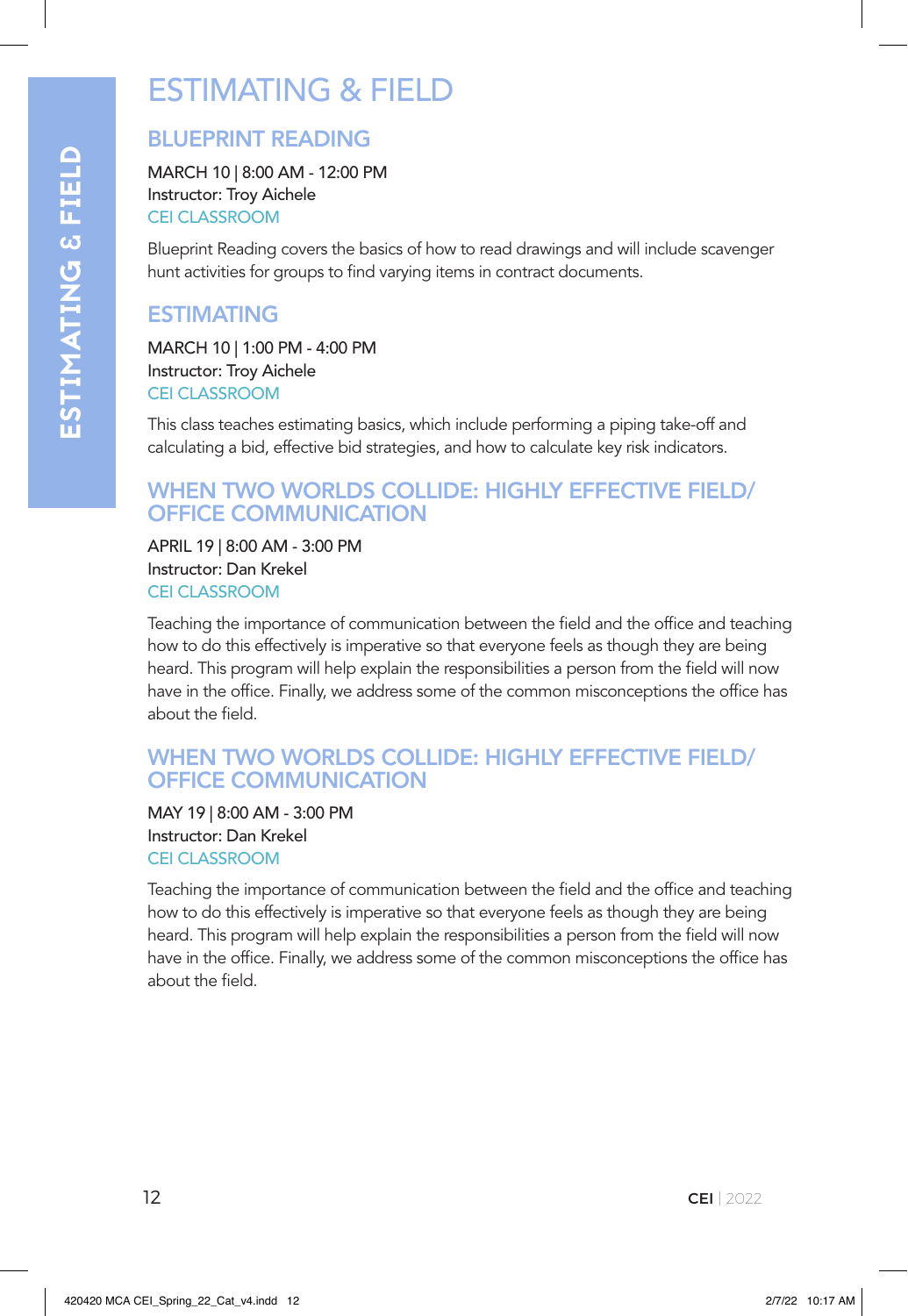# PROJECT MANAGEMENT

### HIGHLY EFFECTIVE FOREMAN/PROJECT MANAGER PARTNERSHIPS

FEBRUARY 24 | 8:00 AM - 10:00 AM Instructor: John Koontz CEI CLASSROOM

This seminar will identify and explain the top 10 components that define a great partnership and demonstrate how these components specifically apply to critical project management topics such as planning, scheduling, cost control, productivity, fabrication, contract management, documentation, change order management, customer management, and servant leadership. Students will learn why all wildly successful projects have two highly effective servant leaders, a foreman, and a project manager, who understand the importance of working hard to develop a strong project partnership. This class is for both foremen and project managers to attend.

### BASIC PROJECT MANAGEMENT

APRIL 5 | 8:00 AM - 12:00 PM Instructor: Troy Aichele CEI CLASSROOM

Designed for the Field Foremen, this class reviews the basics of Project Management and how a Foreman is integral to a Project Manager's responsibilities.

### PROJECT SCHEDULING FOR THE MECHANICAL CONTRACTOR

MAY 11 | 8:00 AM - 3:00 PM Instructor: Blake Wentz CEI CLASSROOM

Most project managers know the nuts and bolts of how to put together a CPM schedule for their projects, but many sdon't realize it is one of the most important tools of great project management. This session dives into the strategies you can use to document your position with a general contractor in order to defend yourself from late changes in a project that can have severe impacts on your productivity. Concepts and examples will be presented as well as an interactive exercise to help illustrate proper techniques.

### DISPATCHERS PROFESSIONAL DEVELOPMENT TRAINING PROGRAM

MAY 17 & 18 | 8:00 AM - 3:00 PM Instructor: Nancy Bandy CEI CLASSROOM

This updated two-day program is designed to help new or experienced dispatchers advance their careers, improve satisfaction with their jobs, understand their vital role in the company, and significantly enhance their ability to contribute to their company's success.

This program closes that gap with a comprehensive training course created specifically for service dispatchers. Custom-designed for MCA of Chicago members, this program goes beyond traditional technical training to help develop those advanced skills needed to be highly effective in the dispatcher role. By completing this program, dispatchers will be able to improve their job performance and more effectively contribute to the success of their companies.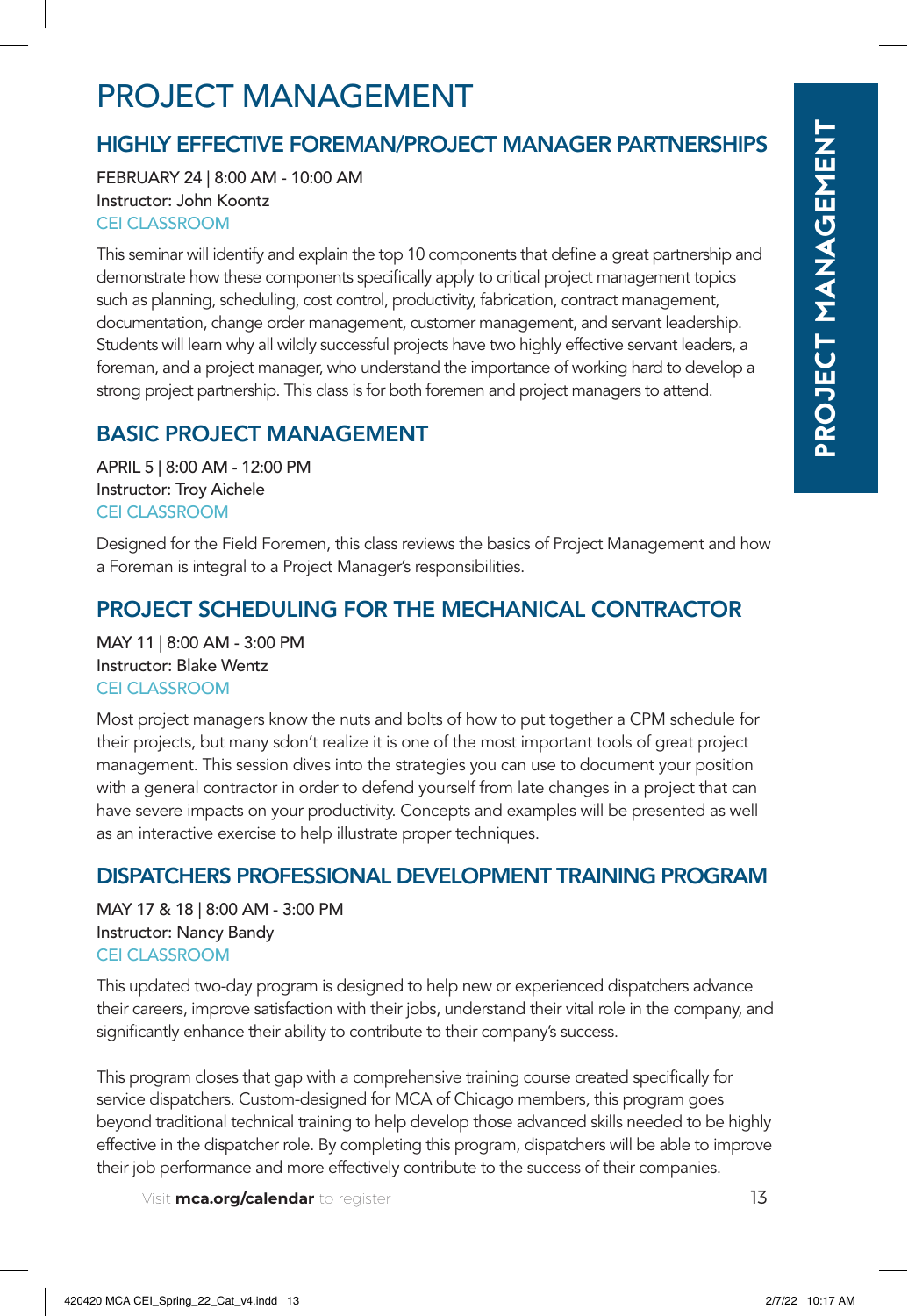### **SAFETY** SUPERVISING FOR SAFETY

FEBRUARY 15 | 9:00 AM - 11:00 AM Instructor: GARY GLADER CEI CLASSROOM

A contractor's safety program is more likely to succeed when front line supervision is actively involved in the safety program. Employees are promoted to supervisory positions because of their proven ability to get the job done in a quality manner. Unfortunately, many front line supervisors lack a full understanding of the key elements of a safety program. This workshop provides front line supervision with the training they need to fully execute their duties. Training is provided in key areas including accident investigation, motivating employees to work safely, and the return on investment safety programs can generate.

#### SAFETY 101 FOR PROJECT MANAGERS

MARCH 9 | 9:00 AM - 11:00 AM Instructor: Chris Pfeiffer CEI CLASSROOM

Contractors' project managers can be key to the success of a safety program. The more project managers understand the principles of a safety program, the more effectively they can interact with subcontractors, customers, and site supervision. Project managers can also add additional depth to the safety effort by observing and noting potentially unsafe behaviors and conditions during visits to job sites. This workshop will review the principles of safety and provide the skills project managers need to enhance a contractor's safety program.

# **CONTACT** OSHA ONLINE 10-HOUR SAFETY AND HEALTH **CLICKSAFETY**

This course is extremely well done and, when completed, you will receive your OSHA 10-Hour card. This course is available for MCA of Chicago members only and provided through a Partnership with ClickSafety.

### OSHA ONLINE 30-HOUR SAFETY AND HEALTH

It's hard to set aside 30 hours to get your OSHA card. Now you can do it conveniently through this online offering! When completed, you will receive your OSHA 30-Hour card from the Department of Labor. This course is available for MCA of Chicago members only and provided through a partnership with ClickSafety.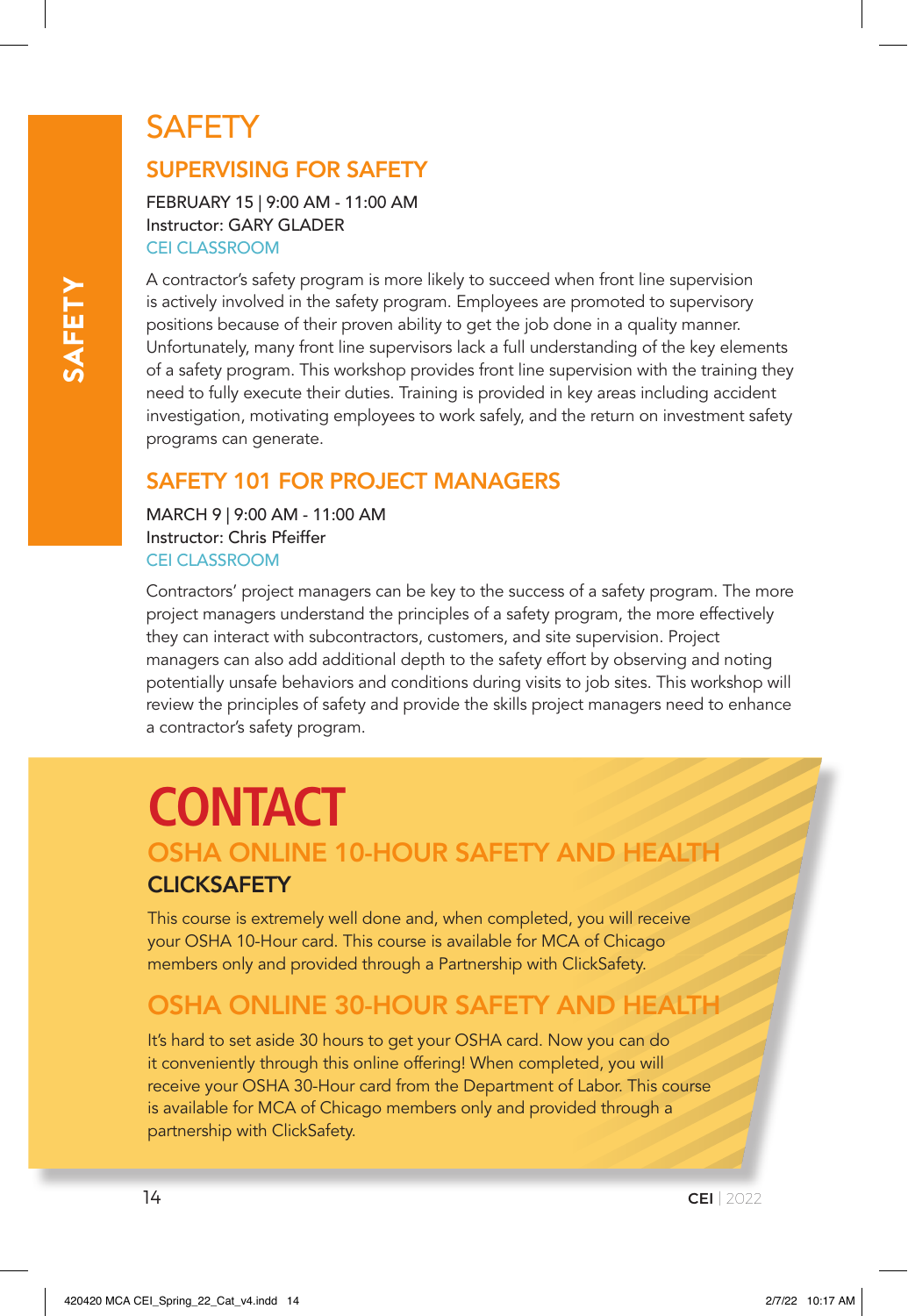# SALES & SERVICE

### CHANGE ORDER BOOTCAMP

APRIL 6 | 8:00 AM - 3:00 PM Instructor: Troy Aichele CEI CLASSROOM

Best practices and lessons learned in identifying, notifying, pricing, and selling strategies for construction change orders.

### CONSULTATIVE SELLING SKILLS

MAY 5 | 8:00 AM - 3:00 PM Instructor: Gary Polain CEI CLASSROOM

The CSS program has been specifically designed to engage participants in real-life skills practice. Thus, a lot of agenda time is dedicated to the Skills-Practice activity, together with a facilitated balance of the core consultative concepts. Most of the first half-day is walking participants through the required consultative behaviors. Focus on understanding Client Problems & Needs, and the critical differences of the Four Question Types are reinforced by the use of Transcripts, Tape Scripts, and Case Studies prepared from the information gathered during the pre-program interviews and research. Small group discussion is also incorporated at regular intervals. By the end of the program, all participants will have a thorough understanding of core terminologies and the reason why consultative behaviors have proven very successful in complex professional services selling. The overall content is framed around the five basic phases of the Consultative Sales process – Planning, Opening, Investigating, Demonstrating Ability, and Closing/Agreeing. The primary focus of the skills-based training program is centered on the Investigating phase which allows participants to effectively practice asking the right questions at the right time during the critical interview process.

**The intervelopment of the intervelopment of the intervelopment of the intervelopment of the intervelopment of the intervelopment of the intervelopment of the intervelopment of the intervelopment of the intervelopment of t**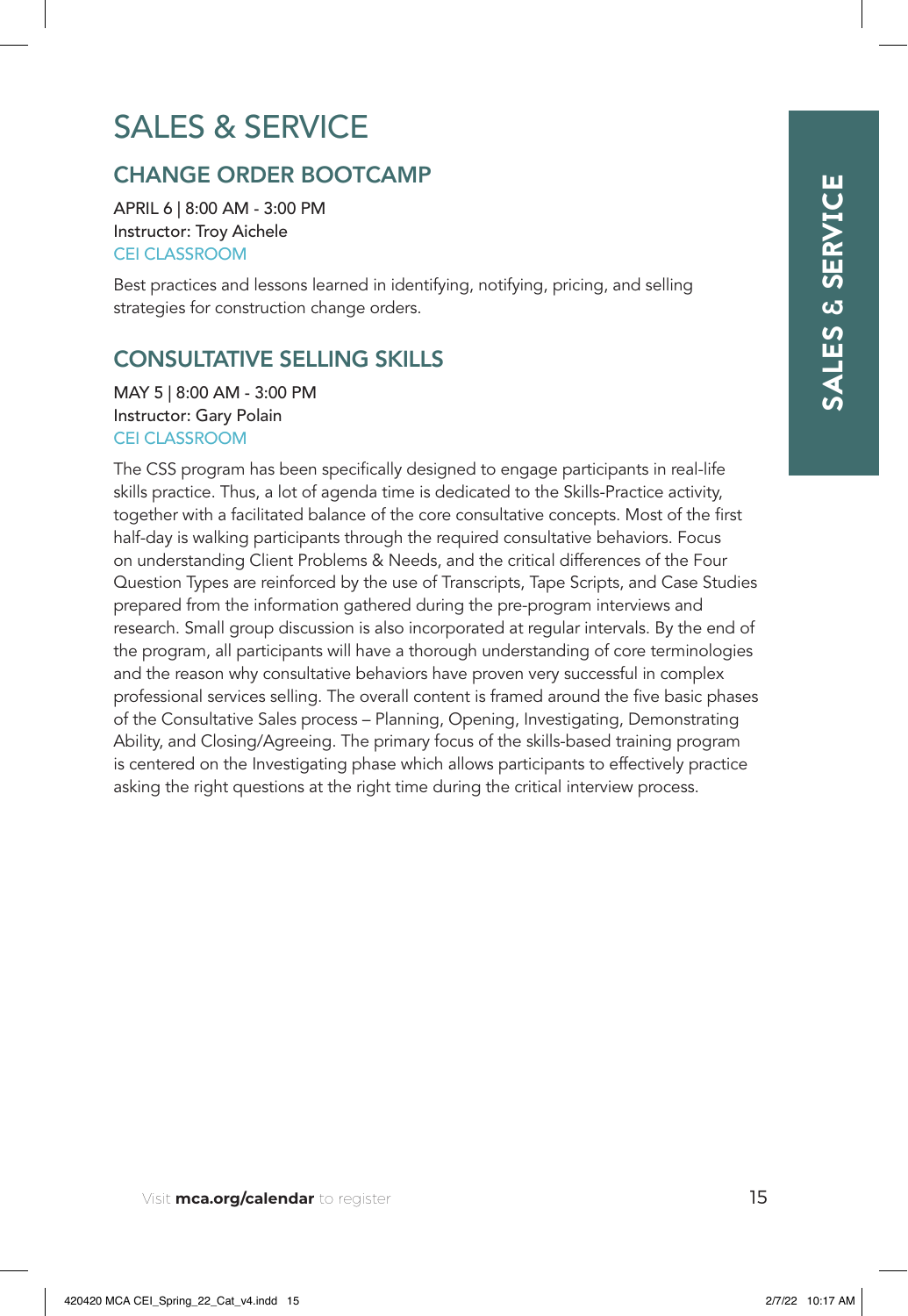# FACULTY FACULTY



TROY AICHELE worked in every facet as a Commercial Mechanical Contractor for 30 years on projects ranging from High Rise Office and Apartment buildings, Hotels, Hospitals, Schools, and Casinos under plan and specification, negotiated, design-build and design-assist delivery methods as a Prime, Second Tier, or Joint Venture contractor for new, remodel, and mechanical system upgrade projects. Through Aichele and Associates, LLC, Troy teaches mechanical construction workshops nationally, Instructor Training Development, and creates internal company training programs.



DAVE ASHCRAFT specializes in the training area of financial management. His expertise is taking normally tortuous subject matter and converting the content to be educational, engaging, and entertaining. He custom designs and delivers training and keynote speeches for business networks, associations, and banks. Ashcraft has been a highly-rated faculty member at the Graduate School of Banking Colorado, Southwestern Graduate School of Banking, and Graduate School of Banking LSU. He received his BA from Washington State University and is a graduate of Pacific Coast Banking School, where he later served as an associate director.



NANCY BANDY is Managing Director of TRAINSITIONS Consulting Group. She is an accomplished professional with more than 20 years of corporate training and organizational design experience. In addition, Bandy is a popular and highly acclaimed instructor for MSCA, having taught at numerous conferences, local service seminar programs, and the MSCA Selling Skills Training Program for the HVACR industry.



GINNIE FLORADAY has been consulting and teaching in the computer field for over two decades and has been working with MCA of Chicago for the past several years. Her two primary areas of expertise include corporate training in the Microsoft Office Suite and database development in Microsoft Access. She conducts both group and one-on-one training on-site for her clients. She has developed several hundred custom Microsoft Access database applications. Upon delivery of the application, her custom training includes instruction on how to design queries and additional reports.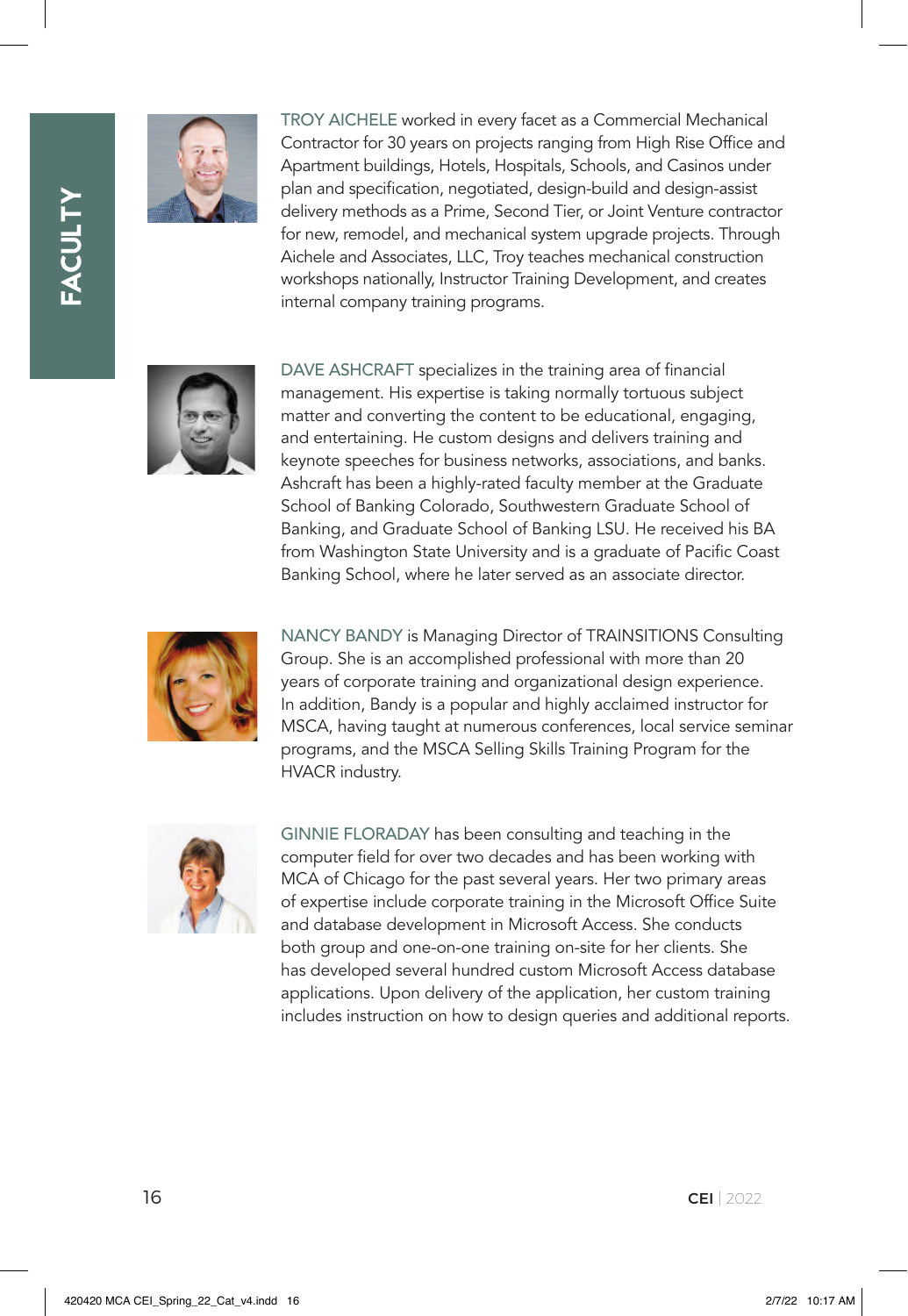

DAN KREKEL has been with the 597 pipefitters since 2002. He holds a B.S. in Psychology for Illinois State University and an M.S. in Occupational Health and Safety from Eastern Kentucky University. Krekel currently works as an operations manager at Autumn Construction, a position he's held since 2020. He has worked for Autumn in various roles such as estimator, PM, and safety since 2013. Krekel is also MCA's co-chair of the education committee and was a part of the MCA of Chicago Emerging Leaders from 2017 to 2021. Krekel has also worked at various shops and facilities over the years.



CHRIS PFEIFFER is an experienced safety and health professional with extensive knowledge of construction and general industry compliance requirements and best practices. Pfeiffer's primary responsibility as a Vice President is to provide resources and support to the Safety Consulting team in the field. His other duties include managing clients, delegating work projects amongst team members, and building and maintaining a book of business to ensure performance and financial team goals are achieved. Pfeiffer thoroughly enjoys reading safetyrelated standards, regulations, and various publications. He knows and understands the importance to ensure knowledge of the most current information is understood and maintained to better all clients. Public speaking and passing on beneficial information to those willing to learn about safety and actively participate is a passion.



GARY POLAIN works with business leaders to develop and execute a strategy and teach the management team to collaborate and work together effectively. Polain's someone who really likes to stir the pot and get people to that slightly uncomfortable place. His gift is asking the tough questions, helping to surface what the real issues are at play. His work history includes sales, training, and human engineering at Thomas Nationwide Transport, Priority Management, and The Marketing Factory. He has a deep understanding of technical construction and mechanical systems, which helped him develop a niche working with construction and mechanical engineering executives.



MIKE SALEMI has over 40 years of experience as a Local 597 pipefitter. An expert in building automation systems, he is a UA Certified Instructor, and is also STAR certified. During the course of his career, he also completed the NEBB Testing, Adjusting, and Balancing Certification and the Certified Building Commissioning, and Retro-Commissioning Professional Program.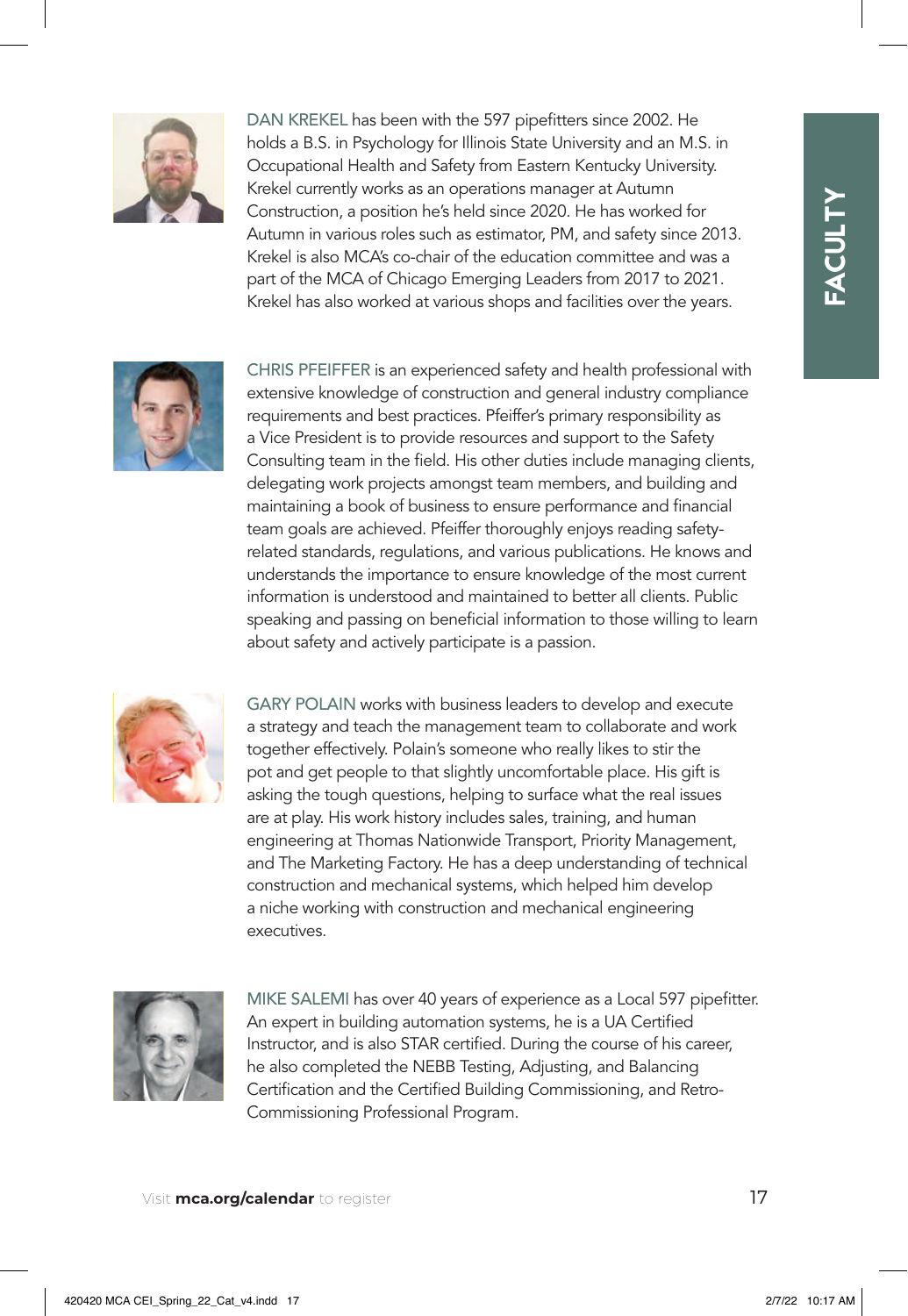# FACULTY **FACULTY**



STEVE THOMAS is not a motivational speaker. Although he is a speaker that will motivate and inspire you, that is not his ultimate priority. Instead, Thomas will challenge you to look at things with a new perspective and help you understand why being intentional in what you say and do, especially in your team, will bring higher productivity and an all-around better environment. He is a popular speaker throughout the industry.



DR. BLAKE WENTZ has a Bachelor's degree in Finance, a Master's degree in Engineering from the University of Nebraska, and a Ph.D. from Indiana State University. He owned and operated his family's mechanical contracting business, Wentz Plumbing, and Heating, in Lincoln, NE for five years before becoming a college professor. He was a professor at the Milwaukee School of Engineering for 15 years, serving as Program Director of the Construction Management Program from 2008 to 2013, and then was promoted to Department Chair of the Civil, Architectural Engineering and Construction Management Department from 2013 to 2020. Dr. Wentz was named the Dean of the College of Engineering, Computer Science and Construction Management at California State University, Chico in July 2020 and is currently serving in that role. Dr. Wentz was named National Educator of the Year for the MCAA in 2011, 2012, 2015, and 2018. Dr. Wentz was also the Owners Representative for MSOE and was in charge of the design and construction of the Dwight and Dian Diercks Computational Science Hall as well as the Grohmann Tower project. Dr. Wentz is also currently the first Vice President of the Associated Schools of Construction (ASC), an organization of over 150 different universities across the world, and will take over as International President in 2022.

### MCAA EVENTS

### MCAA 2022 ANNUAL CONVENTION

#### March 13 - March 17, 2022 | San Diego, CA

Enjoy MCAA's premier event with an abundance of educational workshops, riveting special sessions, outstanding exhibits, and social functions that never fail to amaze and delight.

#### 2022 MSCA SALES BASECAMP

#### March 28 - March 29, 2022 | Linthicum Heights, Maryland

Sales Basecamp is where it begins for entry-level service sales personnel. This twoday program will prepare the recent hire with relevant skills for time management and confidently selling HVACR services.

### FIELD LEADERS CONFERENCE

#### May 11 - May 13, 2022 | Fairport, NY

Foremen and other supervisory-level field personnel have an opportunity to understand what their employers expect and what they should be doing as leaders.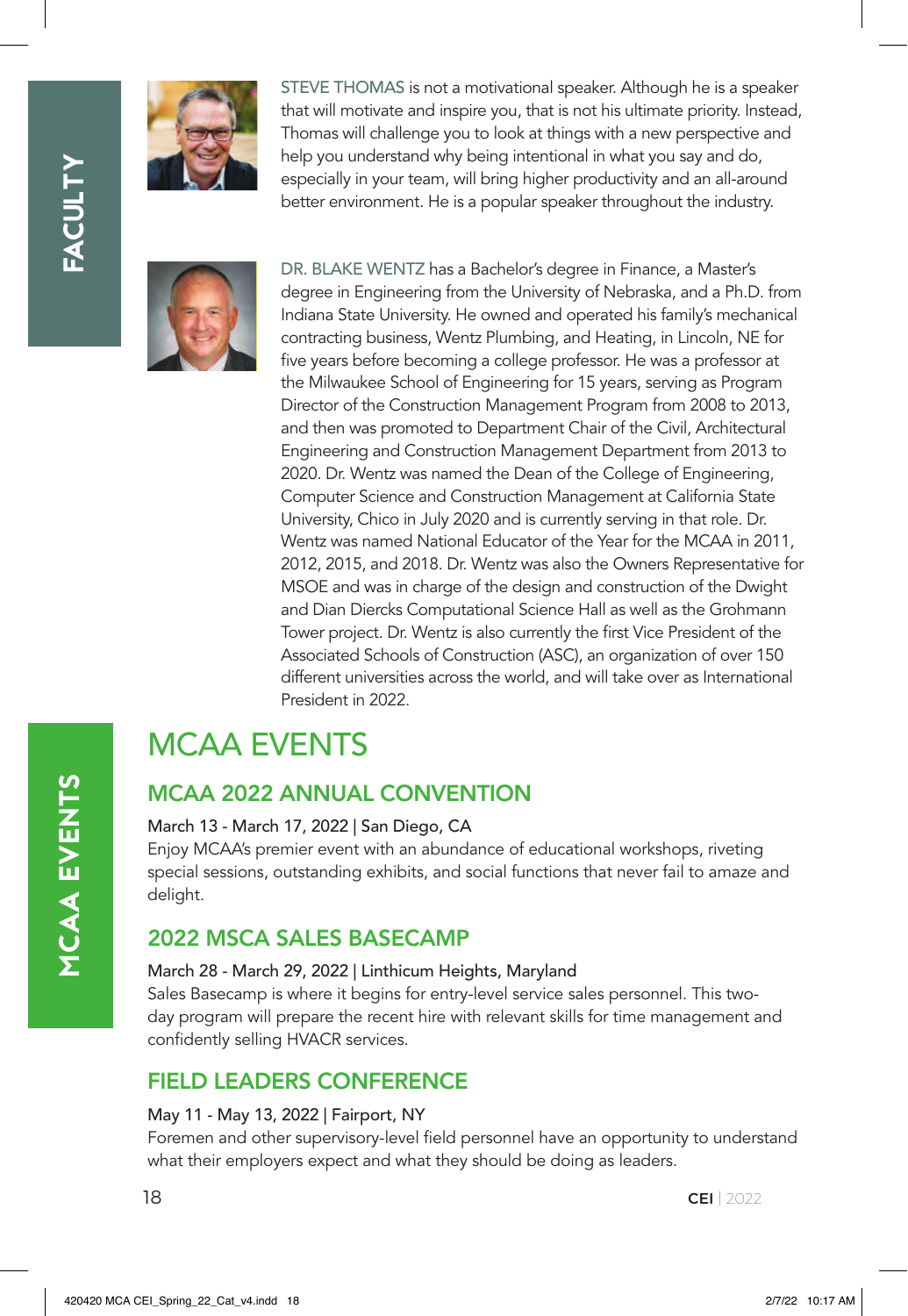





#### **OFFICERS**

PRESIDENT Charlie Usher Ideal Heating Company

VICE PRESIDENT Jim Jacobsen, Jr. DePue Mechanical, Inc.

SECRETARY/TREASURER Nick Marino General Mechanical

#### IMMEDIATE PAST PRESIDENT

Brian Helm Helm Group

#### PIPING EDUCATION COUNCIL (PEC) TRUSTEES 2021

**CHAIR** Michael McCombie F.E. Moran, Inc.

John Berzanskis AMS Mechanical Systems, Inc.

Jim McCauley, Jr. McCauley Mechanical Construction, Inc.

Marc Pittas The Hill Group

John Stern Dahme Mechanical Industries, Inc.

Visit **mca.org/calendar** to register **19** 

#### CEI COMMITTEE

**CHAIR** Lisa Gorence BMWC Constructors, Inc.

VICE CHAIR Dan Krekel Autumn Construction Services

#### **MEMBERS**

Thad Bednarz Edwards Engineering, Inc.

Christopher Bennett Althoff Industries, Inc.

Ben Campbell AMS Mechanical Systems, Inc.

Jennifer Koss GT Mechanical

Richard Cronholm Johanson & Anderson

Eric Piec Voris Mechanical

Aaron Post F.E. Moran

Mary Sebek Staff Liaison